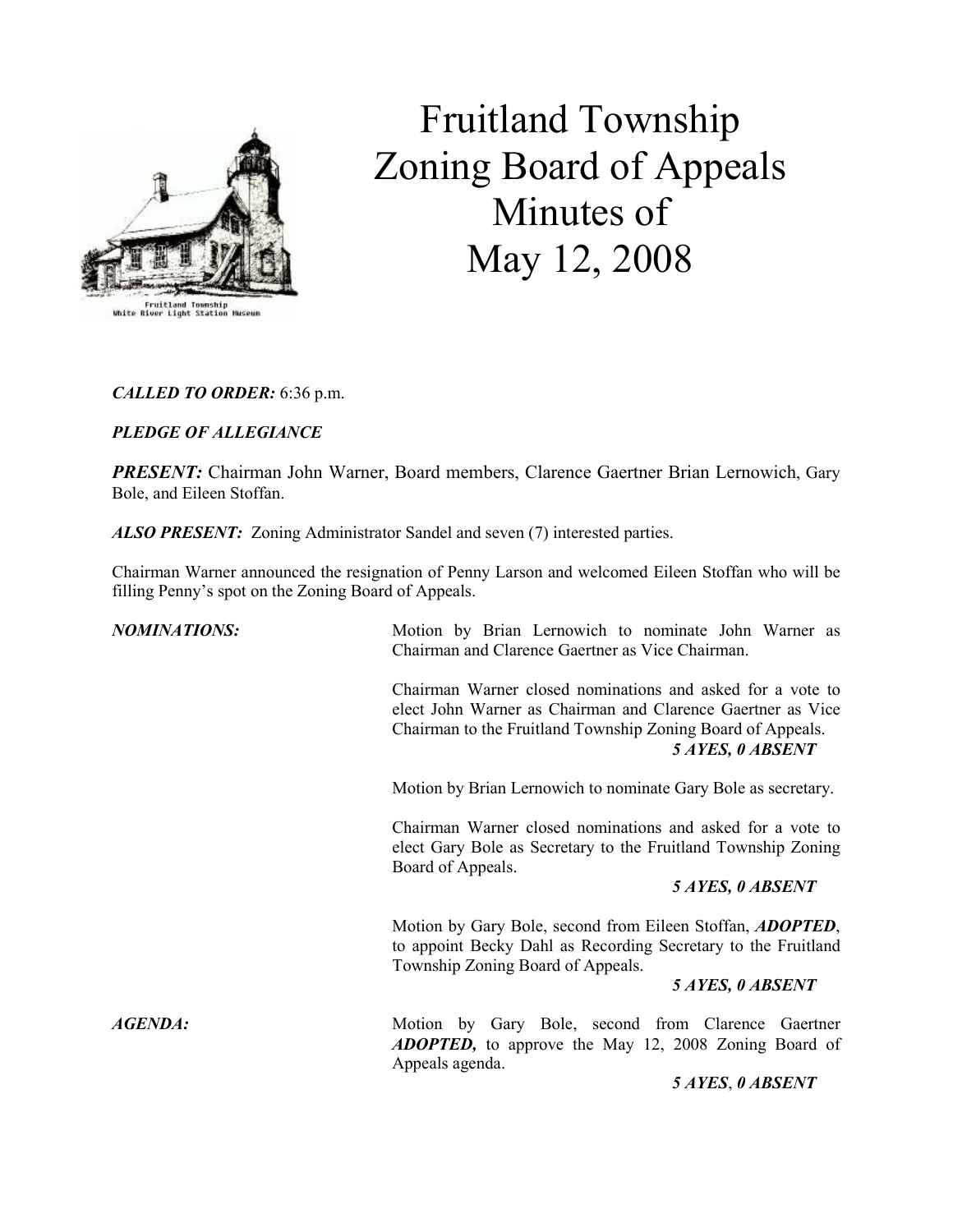MINUTES: Motion by Clarence Gaertner, second from Gary Bole ADOPTED, to accept the September 10, 2007 meeting minutes as submitted.

#### 5 AYES, 0 ABSENT

Chairman Warner explained the purpose and the function of the Zoning Board of Appeals.

#### Correspondence:

• 6880 Scenic Drive – phone call supporting variance as long as there is no second story.

Chairman Warner excused himself from the meeting at this time (6:43 p.m.) due to a conflict of interest as he previously worked for Jack and Brenda Groessl and he has worked with their contractor at his job. He turned the meeting over to Vice Chairman Gaertner.

## Public Hearing:

#### 5710 Scenic Drive 61-06-012-300-0019-00

Jack and Brenda Groessl, homeowners, request a variance from the following articles to rebuild outside of the original footprint a residential home destroyed by fire:

Article III, Section 3.23 B (1) which states that nonconforming uses including buildings and structures may be maintained and repaired to be kept in sound condition and may be restored or rebuilt provided, however, that the restored or rebuilt building or structure is on the original footings and foundations or on new footings and foundations constructed exactly where the footings and foundations of the nonconforming structure were located. Restoration or rebuilding is permitted whether the nonconforming building or structure is damaged by fire, wind, act of God, or other casualty or is demolished and regardless of the cost of such rebuilding or restoration.

Article VIIIa, Section 8.02a (4) which states that a proposed building or structure may be located the same distance from a body of water as an existing principal building that has suffered either loss or removal due to casualty or demolition within one (1) year before the submission of an application for a building permit as long as such principal building is or was a lawful nonconforming building. For a demolition, the one (1) year period begins running when the demolition permit was issued. For a casualty, the one (1) year period shall run from the date of the casualty.

## Public Hearing opened at 6:45 p.m.

Brenda Groessl, homeowner, stated that they would like to make their bathroom larger in order for it to be wheelchair accessible which would cause them to lose square footage to the rest of their house. She stated that they would like to add this footage to the other side of the house which is the cause of the ten foot difference. She stated that it would be no closer to White Lake; however, Zoning Administrator Sandel stated that it would be four feet closer to the ordinary high water mark.

Board member Bole stated that he visited the property and the additional square footage would not cause any disruption of view. Board member Stoffan stated that she also visited the site and she agreed that it would not obstruct any views.